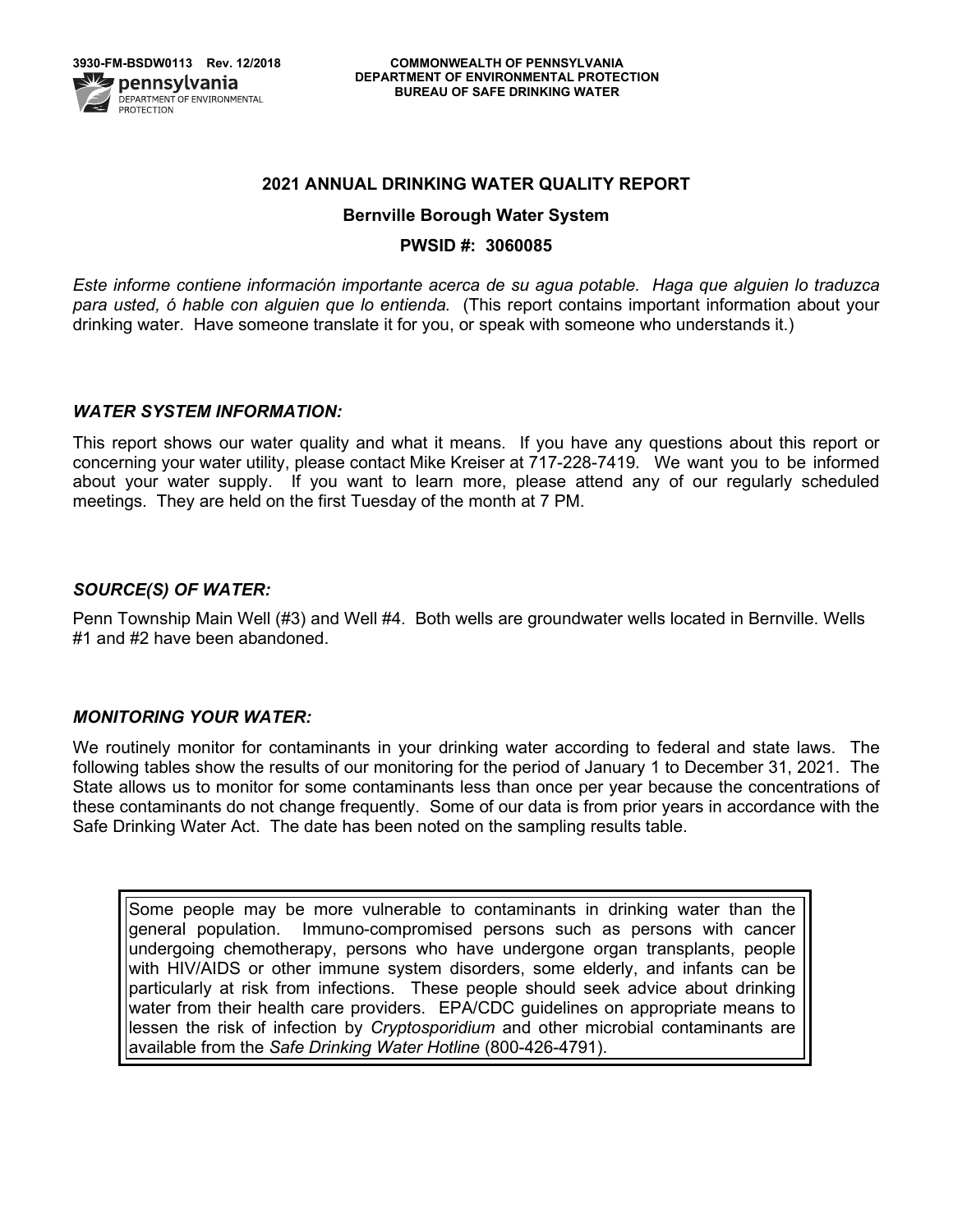# *DEFINITIONS:*

*Action Level (AL)* **-** The concentration of a contaminant which, if exceeded, triggers treatment or other requirements which a water system must follow.

*Maximum Contaminant Level (MCL)* - The highest level of a contaminant that is allowed in drinking water. MCLs are set as close to the MCLGs as feasible using the best available treatment technology.

*Maximum Contaminant Level Goal (MCLG)* - The level of a contaminant in drinking water below which there is no known or expected risk to health. MCLGs allow for a margin of safety.

*Maximum Residual Disinfectant Level (MRDL)* - The highest level of a disinfectant allowed in drinking water. There is convincing evidence that addition of a disinfectant is necessary for control of microbial contaminants.

*Maximum Residual Disinfectant Level Goal (MRDLG)* - The level of a drinking water disinfectant below which there is no known or expected risk to health. MRDLGs do not reflect the benefits of the use of disinfectants to control microbial contaminants.

*Minimum Residual Disinfectant Level (MinRDL) -* The minimum level of residual disinfectant required at the entry point to the distribution system.

*Level 1 Assessment –* A Level 1 assessment is a study of the water system to identify potential problems and determine (if possible) why total coliform bacteria have been found in our water system.

*Level 2 Assessment –* A Level 2 assessment is a very detailed study of the water system to identify potential problems and determine (if possible) why an *E. coli* MCL violation has occurred and/or why total coliform bacteria have been found in our water system on multiple occasions.

*Treatment Technique (TT) -* A required process intended to reduce the level of a contaminant in drinking water.

*Mrem/year =* millirems per year (a measure of radiation absorbed by the body)

*pCi/L =* picocuries per liter (a measure of

*ppm* = parts per million, or milligrams per liter (mg/L)

*ppq* = parts per quadrillion, or picograms per liter

radioactivity) *ppb* = parts per billion, or micrograms per liter

*ppt* = parts per trillion, or nanograms per liter

# *DETECTED SAMPLE RESULTS:*

(μg/L)

| <b>Lead and Copper</b> |                             |             |                                      |              |                                              |                         |                                        |  |
|------------------------|-----------------------------|-------------|--------------------------------------|--------------|----------------------------------------------|-------------------------|----------------------------------------|--|
| Contaminant            | <b>Action</b><br>Level (AL) | <b>MCLG</b> | 90 <sup>th</sup> Percentile<br>Value | <b>Units</b> | # of Sites Above<br><b>AL of Total Sites</b> | <b>Violation</b><br>Y/N | Sources of<br>Contamination            |  |
| Lead                   | 15                          | 0           | 0                                    | ppb          | 0                                            | N                       | Corrosion of<br>household<br>plumbing. |  |
| Copper                 | 1.3                         | 1.3         | 0.099                                | ppm          | 0                                            | N                       | Corrosion of<br>household<br>plumbing. |  |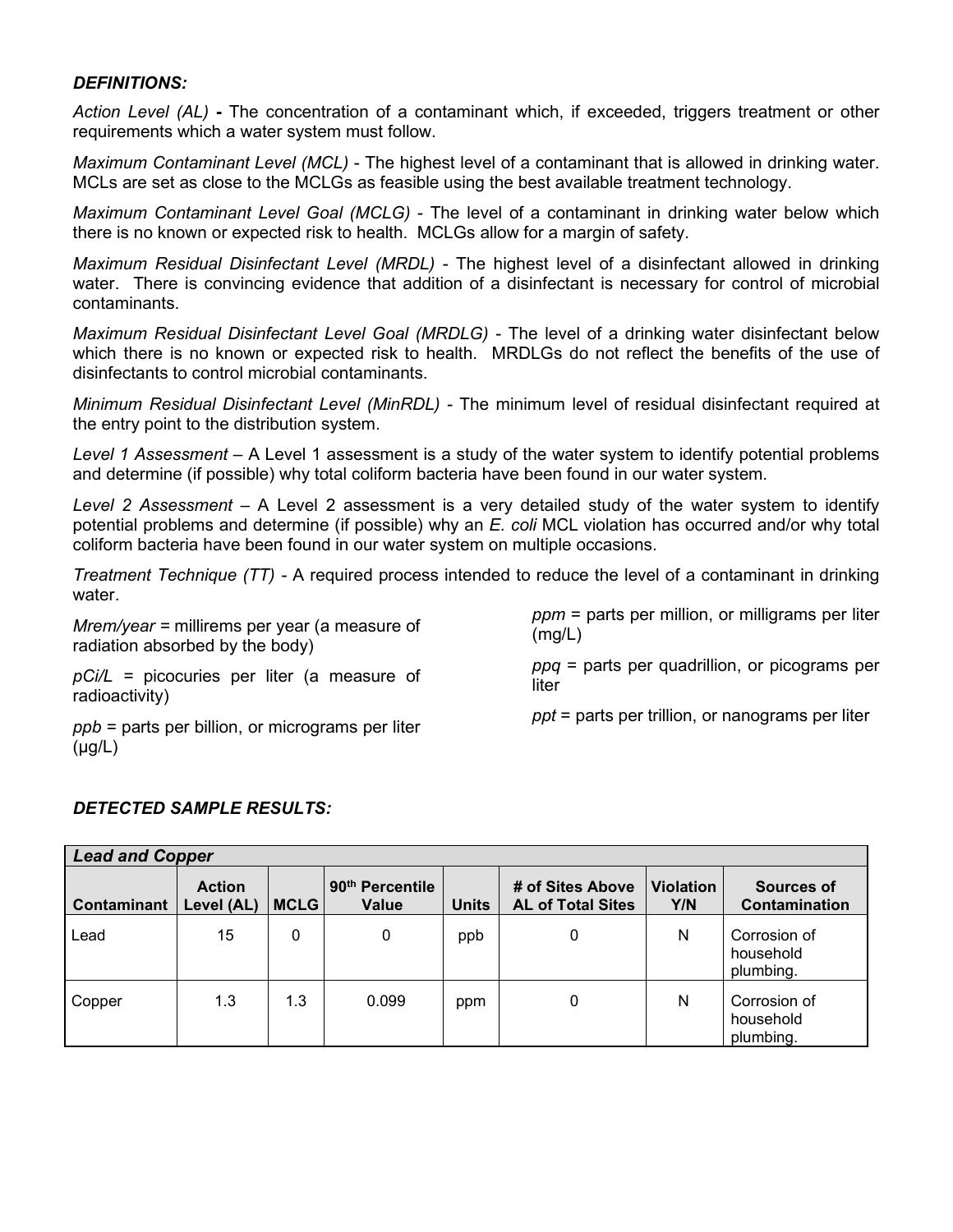| <b>Chemical Contaminants</b> |                                             |                      |                          |                               |              |                              |                         |                                                                                                                       |  |
|------------------------------|---------------------------------------------|----------------------|--------------------------|-------------------------------|--------------|------------------------------|-------------------------|-----------------------------------------------------------------------------------------------------------------------|--|
| <b>Contaminant</b>           | <b>MCL in</b><br><b>CCR</b><br><b>Units</b> | <b>MCLG</b>          | Level<br><b>Detected</b> | Range of<br><b>Detections</b> | <b>Units</b> | <b>Sample</b><br><b>Date</b> | <b>Violation</b><br>Y/N | Sources of<br>Contamination                                                                                           |  |
| Arsenic                      | 10                                          | $\mathbf 0$          | $\overline{7}$           | $6 - 7$                       | ppb          | 05/24/21                     | ${\sf N}$               | Erosion of natural<br>deposits; Runoff<br>from orchards;<br>Runoff from glass<br>and electronics<br>production wastes |  |
| <b>Barium</b>                | 2                                           | $\overline{2}$       | 0.082                    | 0.077-0.082                   | ppm          | 05/24/21                     | $\mathsf{N}$            | Discharge of<br>drilling wastes;<br>Discharge from<br>metal refineries;<br>Erosion of natural<br>deposits             |  |
| Nitrate                      | 10                                          | 10                   | 3.64                     | 2.44-3.64                     | ppm          | 05/24/21                     | $\overline{\mathsf{N}}$ | Runoff from<br>fertilizer use;<br>Leaching from<br>septic tanks, sew-<br>age; Erosion of<br>natural deposits          |  |
| Selenium                     | 50                                          | 50                   | 3                        | $2 - 3$                       | ppb          | 05/24/21                     | $\mathsf{N}$            | Discharge from<br>petroleum and<br>metal refineries;<br>Erosion of natural<br>deposits;<br>Discharge from<br>mines    |  |
| Antimony                     | 6                                           | 6                    | 3.7                      | $3.3 - 3.7$                   | ppb          | 05/24/21                     | $\mathsf{N}$            | Discharge from<br>petroleum<br>refineries; fire<br>retardants;<br>ceramics;<br>electronics; solder                    |  |
| Haloacetic Acids             | 60                                          | N/A                  | 1.17                     | N/A                           | ppb          | 08/25/21                     | ${\sf N}$               | By-product of<br>drinking water<br>disinfection                                                                       |  |
| <b>Trihalomethanes</b>       | 80                                          | N/A                  | 14.1                     | N/A                           | ppb          | 08/25/21                     | $\mathsf{N}$            | By-product of<br>drinking water<br>disinfection                                                                       |  |
| Chlorine                     | MRDL=4                                      | <b>MRDLG</b><br>$=4$ | 1.33                     | $0.98 - 1.33$                 | ppm          | Feb 2021                     | $\mathsf{N}$            | Water additive<br>used to control<br>microbes                                                                         |  |

\*EPA's MCL for fluoride is 4 ppm. However, Pennsylvania has set a lower MCL to better protect human health.

| <b>Entry Point Disinfectant Residual</b> |                                                   |                                    |                               |              |                              |                         |                                                |  |  |
|------------------------------------------|---------------------------------------------------|------------------------------------|-------------------------------|--------------|------------------------------|-------------------------|------------------------------------------------|--|--|
| <b>Contaminant</b>                       | <b>Minimum</b><br>Disinfectant<br><b>Residual</b> | Lowest<br>Level<br><b>Detected</b> | Range of<br><b>Detections</b> | <b>Units</b> | <b>Sample</b><br><b>Date</b> | <b>Violation</b><br>Y/N | Sources of<br>Contamination                    |  |  |
| Chlorine, EP 101                         | 0.40                                              | 0.77                               | $0.77 - 1.64$                 | ppm          | 08/08/21                     | N                       | Water additive<br>used<br>to control microbes. |  |  |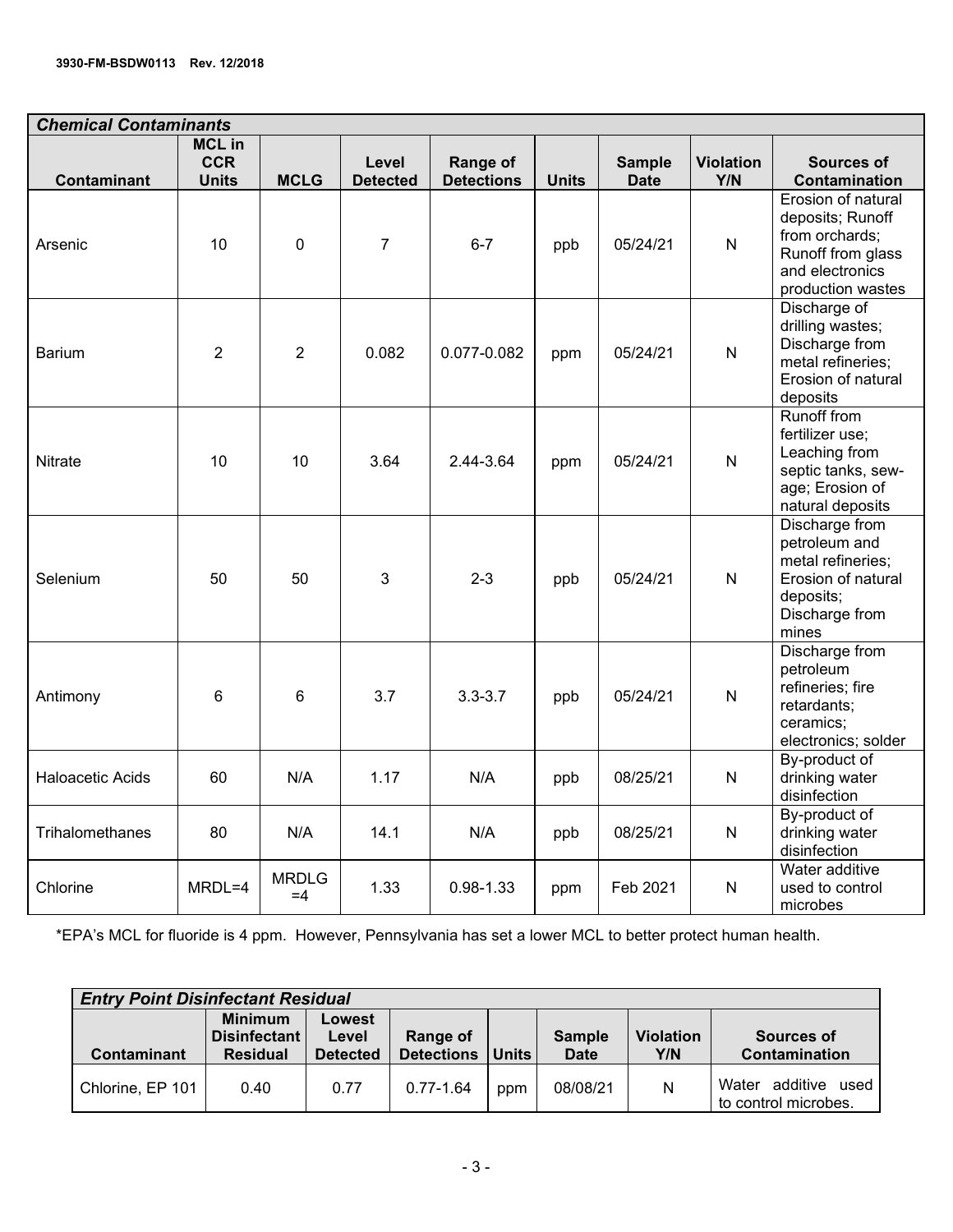| <b>Microbial (related to Assessments/Corrective Actions regarding TC positive results)</b> |                                                                                                                                                                                          |             |                                                                                                                                               |                         |                                             |  |  |  |  |
|--------------------------------------------------------------------------------------------|------------------------------------------------------------------------------------------------------------------------------------------------------------------------------------------|-------------|-----------------------------------------------------------------------------------------------------------------------------------------------|-------------------------|---------------------------------------------|--|--|--|--|
| <b>Contaminants</b>                                                                        | TТ                                                                                                                                                                                       | <b>MCLG</b> | Assessments/<br><b>Corrective Actions</b>                                                                                                     | <b>Violation</b><br>Y/N | Sources of<br>Contamination                 |  |  |  |  |
| <b>Total Coliform</b><br><b>Bacteria</b>                                                   | Any system that has<br>failed to complete all the<br>required assessments or<br>correct all identified<br>sanitary defects, is in<br>violation of the treatment<br>technique requirement | N/A         | See detailed<br>description under<br>"Detected<br><b>Contaminants Health</b><br><b>Effects Language</b><br>and Corrective<br>Actions" section | N                       | Naturally present<br>in the<br>environment. |  |  |  |  |

| Microbial (related to E. coli) |                                                                                                                                                                                                                                                                                         |             |                                                                                                                                   |                         |                                     |  |  |  |
|--------------------------------|-----------------------------------------------------------------------------------------------------------------------------------------------------------------------------------------------------------------------------------------------------------------------------------------|-------------|-----------------------------------------------------------------------------------------------------------------------------------|-------------------------|-------------------------------------|--|--|--|
| <b>Contaminants</b>            | <b>MCL</b>                                                                                                                                                                                                                                                                              | <b>MCLG</b> | <b>Positive Sample(s)</b>                                                                                                         | <b>Violation</b><br>Y/N | <b>Sources of</b><br>Contamination  |  |  |  |
| E. coli                        | Routine and repeat<br>samples are total<br>coliform-positive and<br>either is E. coli-positive<br>or system fails to take<br>repeat samples<br>following E. coli-<br>positive routine sample<br>or system fails to<br>analyze total coliform-<br>positive repeat sample<br>for E. coli. | 0           | 0                                                                                                                                 | N                       | Human and<br>animal fecal<br>waste. |  |  |  |
| <b>Contaminants</b>            | <b>TT</b>                                                                                                                                                                                                                                                                               | <b>MCLG</b> | Assessments/<br><b>Corrective Actions</b>                                                                                         | <b>Violation</b><br>Y/N | <b>Sources of</b><br>Contamination  |  |  |  |
| E. coli                        | Any system that has<br>failed to complete all<br>the required<br>assessments or correct<br>all identified sanitary<br>defects, is in violation<br>of the treatment<br>technique requirement                                                                                             | N/A         | See description<br>under "Detected<br><b>Contaminants Health</b><br><b>Effects Language</b><br>and Corrective<br>Actions" section | N                       | Human and<br>animal fecal<br>waste. |  |  |  |

| <b>Raw Source Water Microbial</b> |             |                                                 |              |                         |                                     |  |  |  |
|-----------------------------------|-------------|-------------------------------------------------|--------------|-------------------------|-------------------------------------|--|--|--|
| <b>Contaminants</b>               | <b>MCLG</b> | Total # of<br><b>Positive</b><br><b>Samples</b> | <b>Dates</b> | <b>Violation</b><br>Y/N | Sources of<br>Contamination         |  |  |  |
| E. coli                           |             | <b>NONE</b><br><b>REQUIRED</b>                  | N/A          | N                       | Human and<br>animal fecal<br>waste. |  |  |  |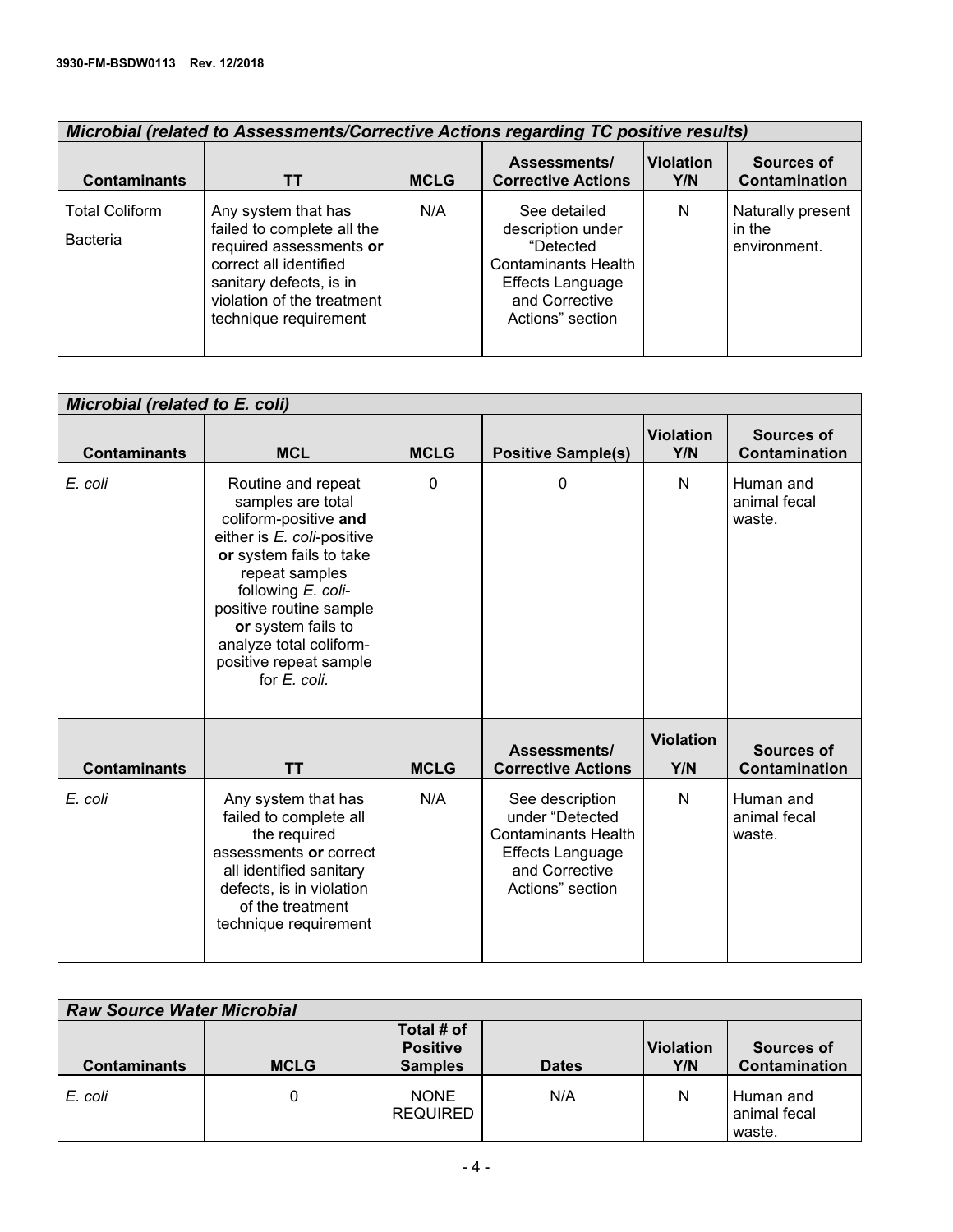*OTHER VIOLATIONS:* There were no violations in 2021.

## *EDUCATIONAL INFORMATION:*

The sources of drinking water (both tap water and bottled water) include rivers, lakes, streams, ponds, reservoirs, springs, and wells. As water travels over the surface of the land or through the ground, it dissolves naturally-occurring minerals and, in some cases, radioactive material, and can pick up substances resulting from the presence of animals or from human activity. Contaminants that may be present in source water include:

Microbial contaminants, such as viruses and bacteria, which may come from sewage treatment plants, septic systems, agricultural livestock operations, and wildlife.

- Inorganic contaminants, such as salts and metals, which can be naturally-occurring or result from urban stormwater run-off, industrial or domestic wastewater discharges, oil and gas production, mining, or farming.
- Pesticides and herbicides, which may come from a variety of sources such as agriculture, urban stormwater runoff, and residential uses.
- Organic chemical contaminants, including synthetic and volatile organic chemicals, which are by-products of industrial processes and petroleum production, and can also come from gas stations, urban stormwater runoff, and septic systems.
- Radioactive contaminants, which can be naturally-occurring or be the result of oil and gas production and mining activities.

In order to ensure that tap water is safe to drink, EPA and DEP prescribes regulations which limit the amount of certain contaminants in water provided by public water systems. FDA and DEP regulations establish limits for contaminants in bottled water which must provide the same protection for public health.

Drinking water, including bottled water, may reasonably be expected to contain at least small amounts of some contaminants. The presence of contaminants does not necessarily indicate that water poses a health risk. More information about contaminants and potential health effects can be obtained by calling the Environmental Protection Agency's *Safe Drinking Water Hotline* (800-426-4791).

### *Information about Lead*

If present, elevated levels of lead can cause serious health problems, especially for pregnant women and young children. Lead in drinking water is primarily from materials and components associated with service lines and home plumbing. Bernville Borough Water System is responsible for providing high quality drinking water but cannot control the variety of materials used in plumbing components. When your water has been sitting for several hours, you can minimize the potential for lead exposure by flushing your tap for 30 seconds to 2 minutes before using water for drinking or cooking. If you are concerned about lead in your water, you may wish to have your water tested. Information on lead in drinking water, testing methods, and steps you can<br>take to minimize exposure is available from the Safe Drinking Water Hotline or at take to minimize exposure is available from the *Safe Drinking Water Hotline* or at *http://www.epa.gov/safewater/lead.*